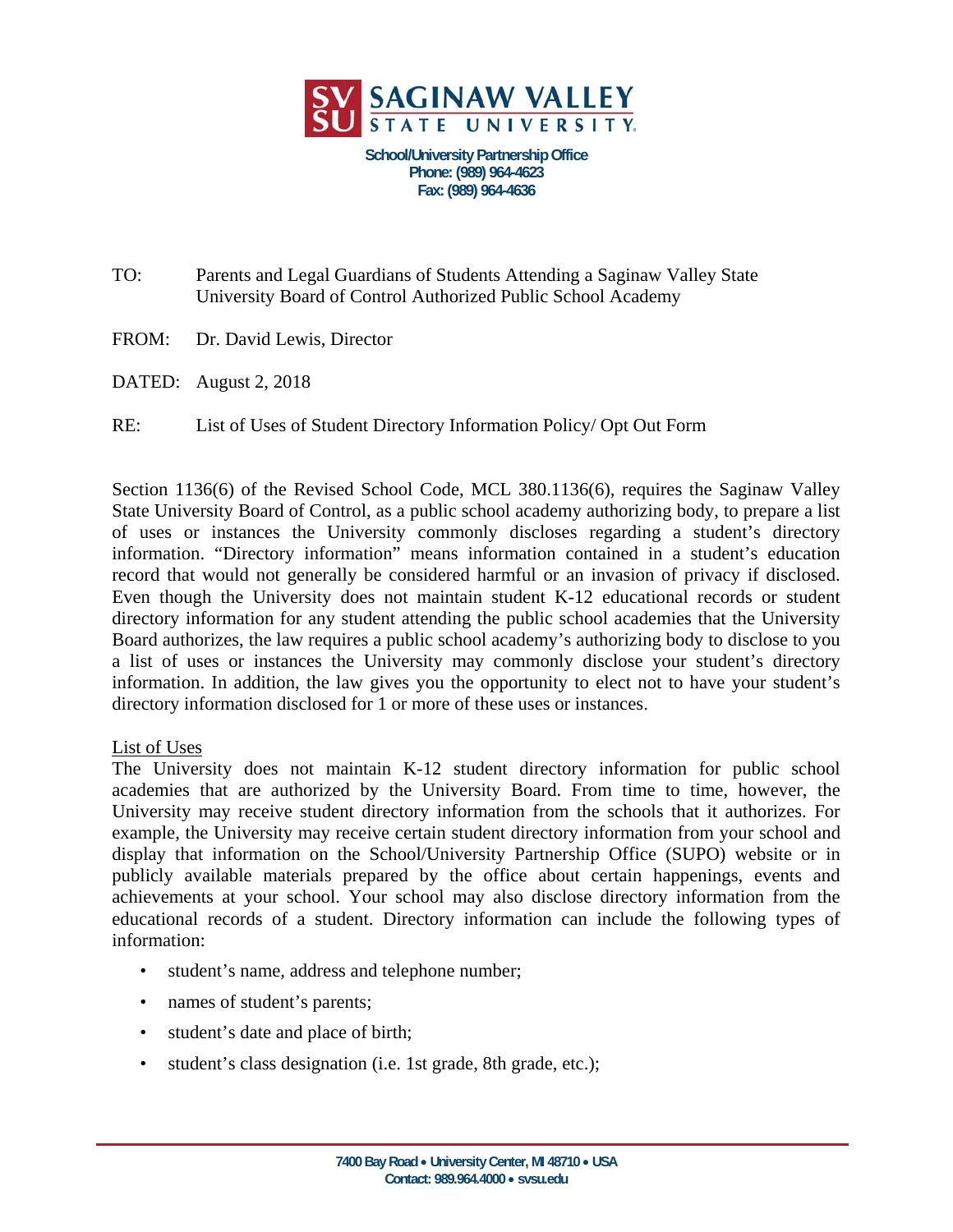- student's extra-curricular participation;
- student's achievement awards or honors;
- student's weight and height if a member of an athletic team;
- student's photograph;
- previous educational institutions attended by the student;
- student's dates of attendance;
- name of school student currently attends;
- student's electronic mail address:
- student projects, artwork, web pages, and photographic or video images created by the school or students in conjunction with school sponsored activities may be used for information and/or instructional purposes including, but not limited to, video and audio playback, internet and print publication, and cable television transmission.

Public school academies may disclose any of the above without prior written consent unless the school is notified to the contrary by you in writing. Each school maintains a list of student names whose parent/ legal guardian (or the student if 18 years of age or an emancipated minor) has requested that disclosure be refused. The School/University Partnership Office requests that each school authorized by the University Board of Control review these lists and advise us of students that are excluded from directory information disclosures. Any student who is excluded from directory information disclosure at the school, will automatically be excluded by the School/ University Partnership Office.

## How to Request Refusal of Your Student's Directory Information

Any parent or legal guardian (or the student if 18 years of age or an emancipated minor) is also entitled to separately refuse disclosure of student directory information noted above by sending the attached Opt Out form to the School/University Partnership Office at 7400 Bay Road, University Center, MI 48710 or by electronic mail to:  $\frac{drg@svsu.edu}{dt}$ .

If you have any questions regarding this policy, please contact the Director, Dr. David Lewis, at dalewis@svsu.edu or 989-964-4043.